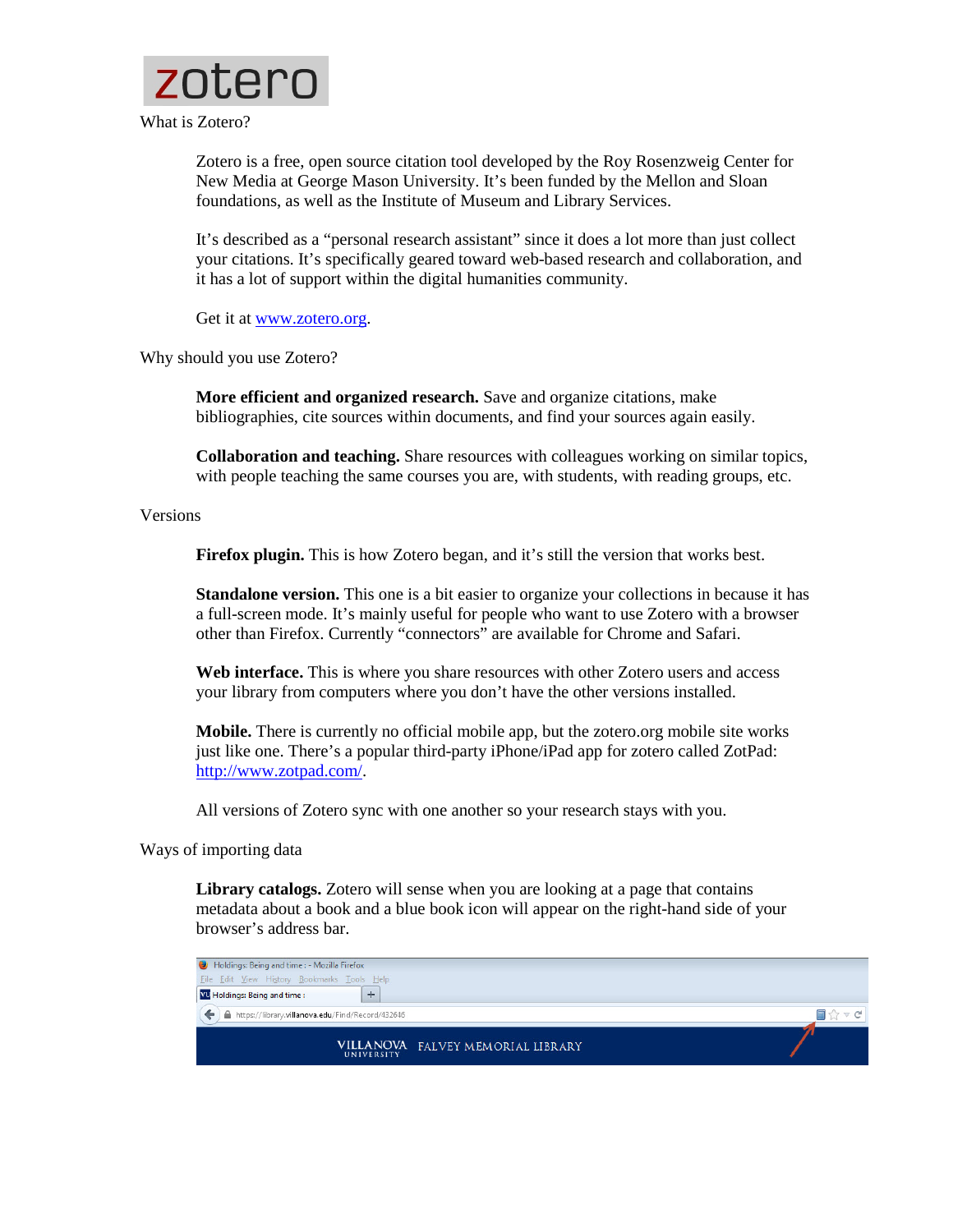**Amazon and Google Books.** Zotero treats these the same was as library catalogs. Just click the icon in the address bar.



**Databases.** Zotero will sense article information on most database article records, and an article icon will appear in the address bar. You can also use the database citation export tools. If you are asked which file type you want, select RIS. In most cases it will be added to your library automatically, or after a prompt.

Zotero also automatically detects proxy settings and saves them for you.



**Websites.** Online content (articles, blogs, etc.) can be added by clicking the "Create Web Page Item from Current Page" icon.



**Manually.** You can enter the citation data yourself, if need be, by clicking the "New Item" icon and selecting the material type (book, book chapter, journal article, etc.)

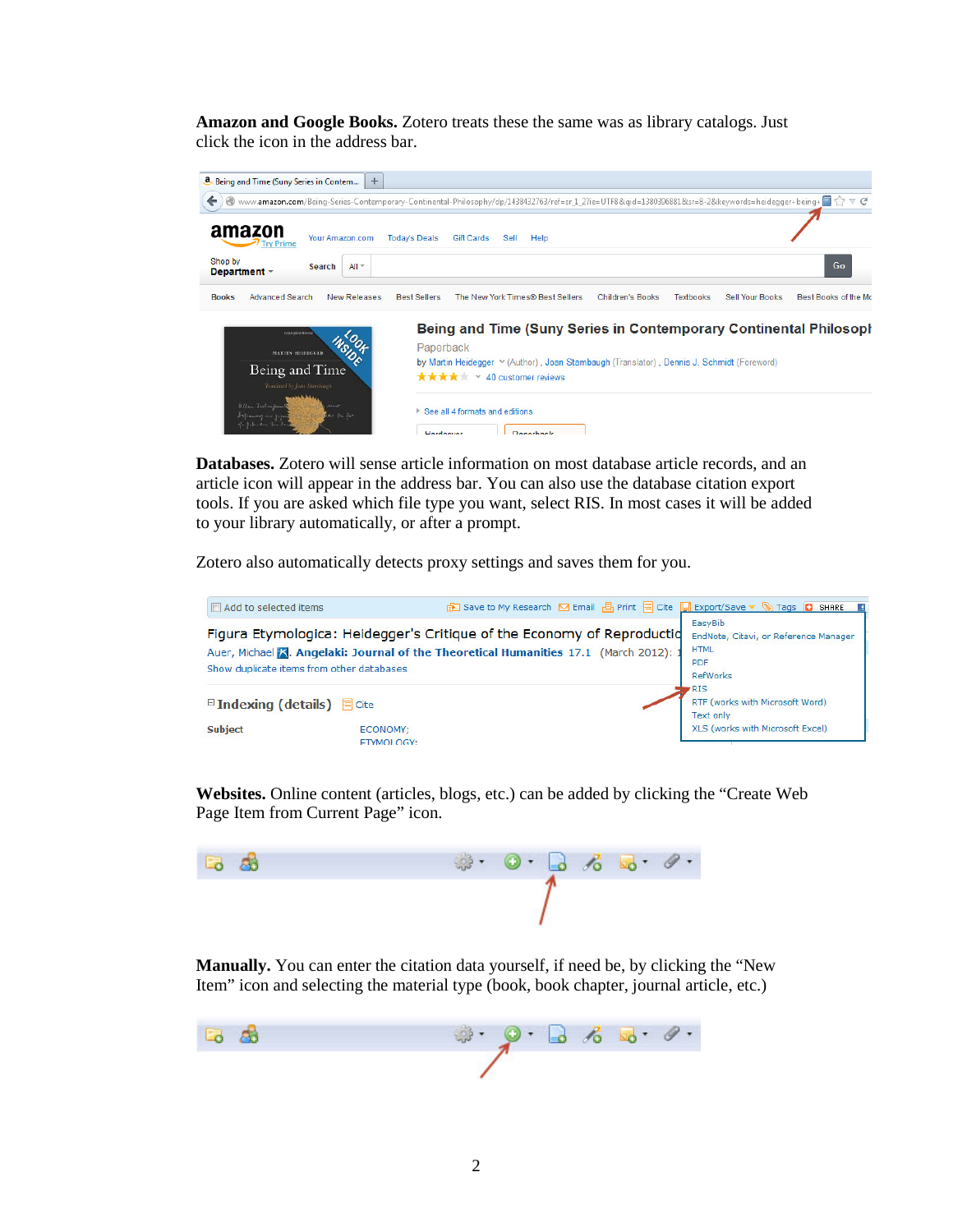**From article PDF's.** Many journal article PDF's contain the metadata needed to create a citation. Drag the PDF into Zotero window, then right click and select "Retrieve metadata for PDF."

**By identifier.** If you have an identifying number for an item (ISBN for a book, DOI for an article), click the "Add item(s) by identifier" icon and Zotero will pull the citation from the online databases it searches.



**From other citation management programs.** You can export libraries from programs like Refworks and Endnote in multiple formats. Save the file to your hard drive, and select Actions -> Import in the Zotero. Most file types are supported, although Zotero may "flatten" the categorization structure you were using with your other software.



Attaching files and links

PDF's and other files can be attached to any item by right-clicking (Ctrl-click on a Mac) on the item and selecting Add Attachment -> Attach Stored Copy of File. The same menu can be accessed by clicking on the paperclip icon.

You can also attach links to files on your hard drive by selecting "Attach Link to File". The difference here is that these files won't be synced to your Zotero account, so you won't be able to access them from the website or from other machines where you have Zotero installed.

You get 300MB of storage for free, and then you need to buy more. Here are the pricing options:

| Amount | <b>Annual Price</b>   |
|--------|-----------------------|
| 300 MB | Free                  |
| 2 G.R  | \$20 (\$1.67/month)   |
| 6 GB   | \$60 (\$5.00/month)   |
| 10 C.R | \$100 (\$8.33/month)  |
| 25 GR  | \$240 (\$20.00/month) |

## **Purchase Storage**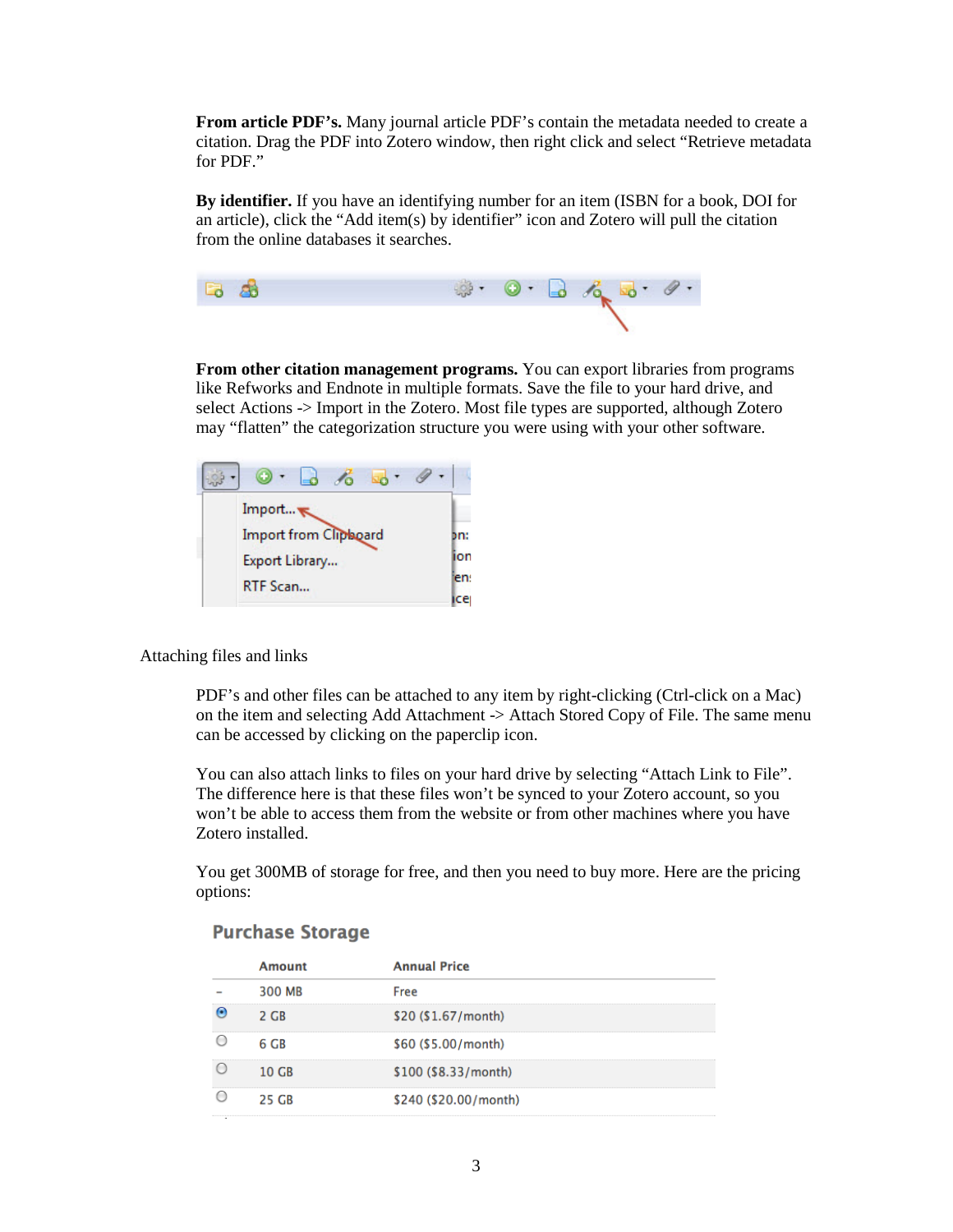Organizing your library

Zotero features an iTunes-like library management interface, so you can sort collection by author, date, title, etc. You can add or remove columns by clicking on the columns icon at the top right corner of the collection pane.

| Q + All Fields & Tags |  |
|-----------------------|--|
| Creator               |  |
| Maimonides and        |  |
| Davidson              |  |
| Lampel and Maimonides |  |

Your library is keyword searchable from the main window. There is also an advanced search, which can be accessed by clicking on the magnifying glass icon. Advanced searches can be saved as new collections.

Underneath your library and collections in the left column, there's a Duplicate Items folder, which collects all of the items Zotero has identified as duplicates. Use this to choose which version of the citation to keep.



Tags provide a way of searching for a sorting items in your library. They're automatically created from catalog and database subject headings, but you can also add your own tags to personalize your library.

Timelines. Zotero includes a timeline feature for visualizing your collections. You can activate it within any collection by going to Actions -> Create Timeline.

Notes can be added to any item using the Notes tab in the right-hand column—this pulls up a basic text editor. Notes are synced along with the other metadata for each item.

Creating bibliographies

A bibliography can be generated from any collection by right-clicking (Ctrl-click on a Mac) on the collection and selecting "Create Bibliography From Collection". You can then select from a range of citation styles and output formats.

Bibliographies can also be generated within Word by using the Zotero Word plugin.